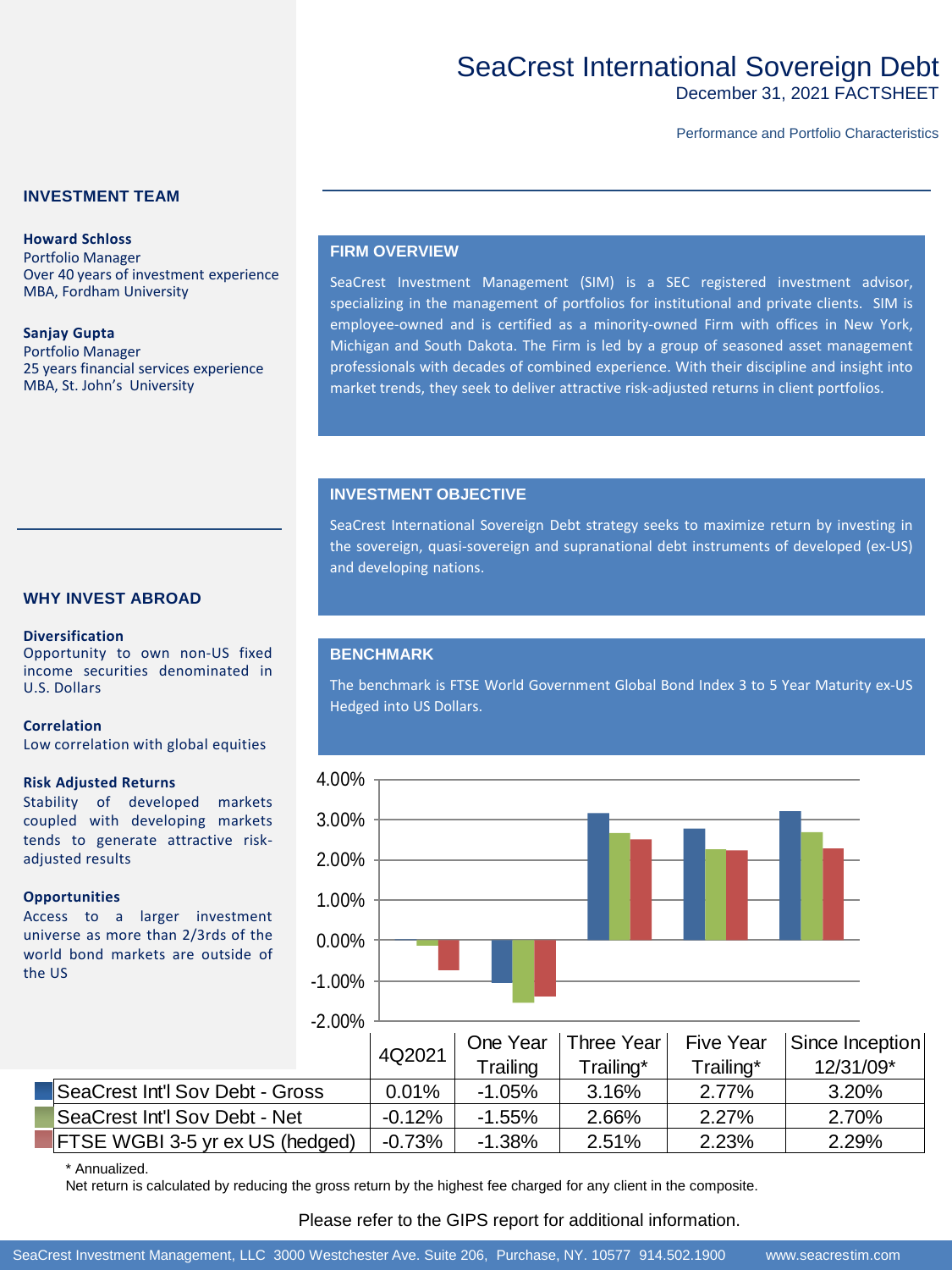

# SeaCrest International Sovereign Debt

# December 31, 2021 FACTSHEET

### **WHY INVEST WITH SEACREST**

#### **Experience**

Portfolio managers with first-hand knowledge of developed and emerging markets

### **Risk Discipline**

A rigorous risk control process

### **Investment Process**

In-depth evaluation of the sources of value

## **SUPPLEMENTAL INFORMATION**

## **GEOGRAPHIC DIVERSIFICATION**



## **MATURITY STRATIFICATION**



# **KEY CHARACTERISTICS**

| Supplemental Information |       |  |  |  |  |  |  |
|--------------------------|-------|--|--|--|--|--|--|
| Coupon                   | 3.08% |  |  |  |  |  |  |
| <b>Yield To Maturity</b> | 1.01% |  |  |  |  |  |  |
| Duration (Years)         | 2.43  |  |  |  |  |  |  |

# **HISTORICAL PERFORMANCE – QUARTERLY BASIS**

|                                 | 1Q2018   | 2Q2018   | 3Q2018   | 4Q2018 | 1Q2019   | 2Q2019   | 3Q2019   | 4Q2019   |
|---------------------------------|----------|----------|----------|--------|----------|----------|----------|----------|
| SeaCrest Gross Return           | $-0.41%$ | $-0.14%$ | 0.33%    | 1.54%  | 1.82%    | 0.86%    | 1.13%    | 0.49%    |
| SeaCrest Net Return             | $-0.66%$ | $-0.39%$ | 0.08%    | 1.29%  | 1.57%    | 0.61%    | 0.88%    | 0.24%    |
| FTSE WGBI 3-5 yr ex US (hedged) | 0.11%    | 0.13%    | $-0.02%$ | 2.00%  | 1.47%    | 0.82%    | 1.29%    | $-0.11%$ |
|                                 | 1Q2020   | 2Q2020   | 3Q2020   | 4Q2020 | 1Q2021   | 2Q2021   | 3Q2021   | 4Q2021   |
| SeaCrest Gross Return           | 0.85%    | $1.65\%$ | 1.20%    | 1.21%  | $-0.06%$ | 0.22%    | $-0.60%$ | $-0.61%$ |
| SeaCrest Net Return             | $0.60\%$ | 1.40%    | 0.95%    | 0.96%  | $-0.31%$ | $-0.03%$ | $-0.85%$ | $-0.86%$ |
| FTSE WGBI 3-5 yr ex US (hedged) | 3.00%    | 0.78%    | 0.36%    | 0.21%  | $-0.08%$ | 0.16%    | $-0.03%$ | $-0.73%$ |

Net Return is calculated by reducing the gross return by the highest fee charged for any client in the composite.